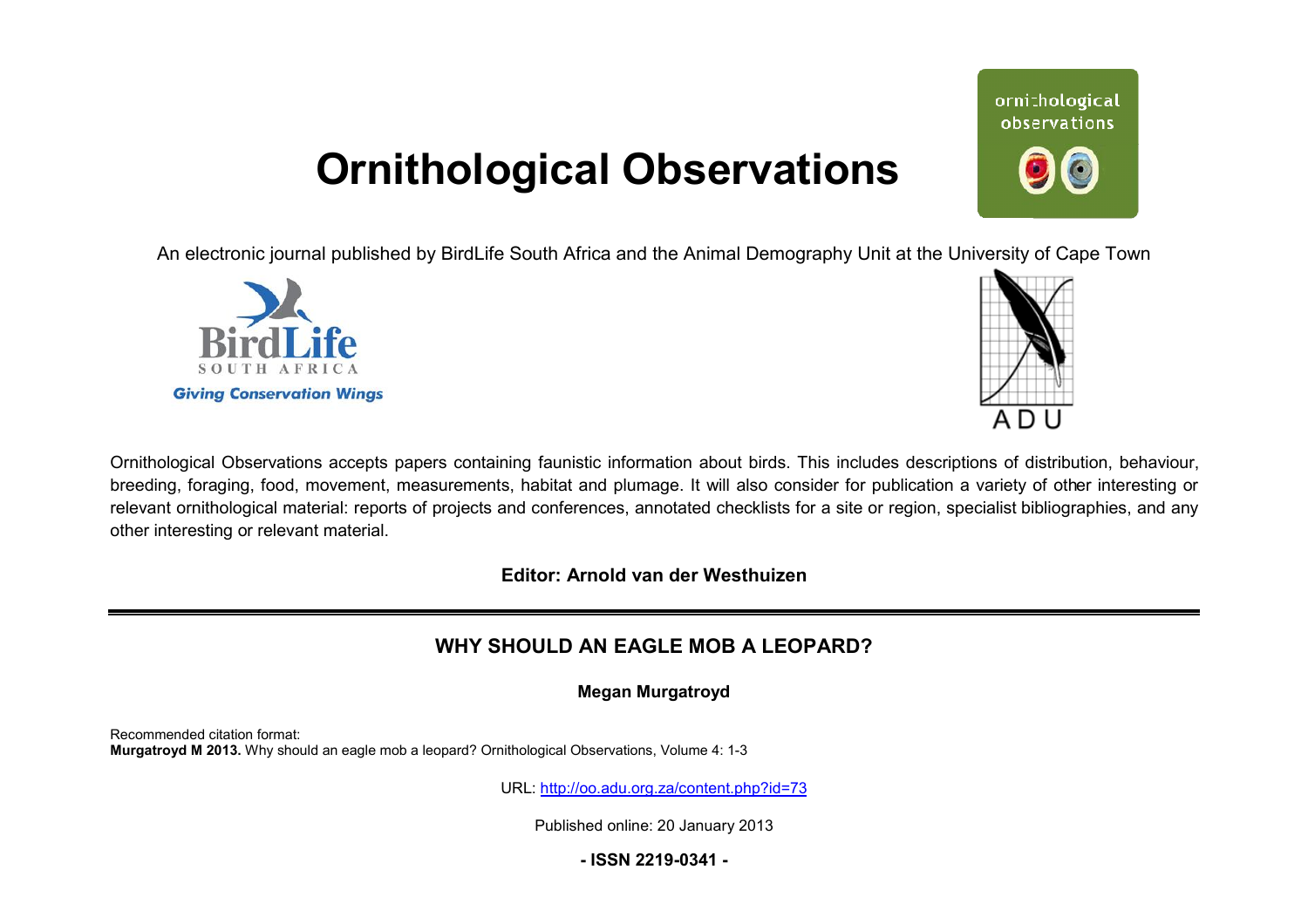

#### **WHY SHOULD AN EAGLE MOB A LEOPARD?**

*Megan Murgatroyd\**

Animal Demography Unit, Department of Zoology, University of Cape Town, Rondebosch, 7701 South Africa;

\*Corresponding author: [blackeagle@capeleopard.org.za](mailto:blackeagle@capeleopard.org.za)

On 1 August 2012 whilst observing a pair of Verreaux's Eagles *Aquila verreauxii* in the Cederberg Mountains I noted an unusually short and repetitive dive being performed at first by one of the pair of eagles. The eagles were present on arrival at the kloof at 09:00 – which was a known active nest site although both of the recently hatched chicks had died on 21 July due to prolonged rain. At 9:40 one eagle dived repeatedly at one spot and within two minutes the second eagle also joined in swooping to ground level and rising up. Closer inspection with a spotting scope revealed a leopard *Panthera pardus* walking through the bushes, it occasionally ducked as if to avoid a strike. Otherwise, the leopard paid little attention to the eagles and continued to walk along the slope of the mountain (away from the nest cliff). By 09:50 the eagles had abandoned their mobbing attempt and were seen flying towards the nest with a twig. ng the slope of the mountain (awa<br>the eagles had abandoned the<br>ilying towards the nest with a twig.

On 17 August 2012 at 10:00 I began observations at another active Verreaux's Eagle nest also in the Cederberg Mountains. Although one eagle was in the nest from 10:12-11:03 apparently incubating, it later became clear that this was probably a form of behaviour associated with a recent loss of eggs or young chick because this breeding attempt also failed. At 11:33 both adult eagles flew in "pendulum formation" in front of their nest cliff. This was assumed to be associated with their return from having just chased an intruding st 2012 at 10:00 I began observations at another active<br>Eagle nest also in the Cederberg Mountains. Although<br>as in the nest from 10:12-11:03 apparently incubating, it<br>e clear that this was probably a form of behaviour



**Fig 1** - Composite photo showing the Verreaux's Eagle in the mobbing behaviour and leopard in different poses on boulder. (Courtesy: Charmaine and Derick Oosthuizen)

Verreaux's Eagle from their territory. At 11:35 both eagles perched briefly on the cliff before taking off and diving repeatedly at one spot close to the peak of the mountain. On focusing the spotting scope on the point of interest nothing extraordinary was first seen. However, after 10 minutes a leopard walked out from behind a rock. It walked along the ridge of the mountain before disappearing out of sight. Although the eagles no longer mobbed the leopard, they appeared to "check" the area where it had been by flying low and circling at least three times over that area during the next hour.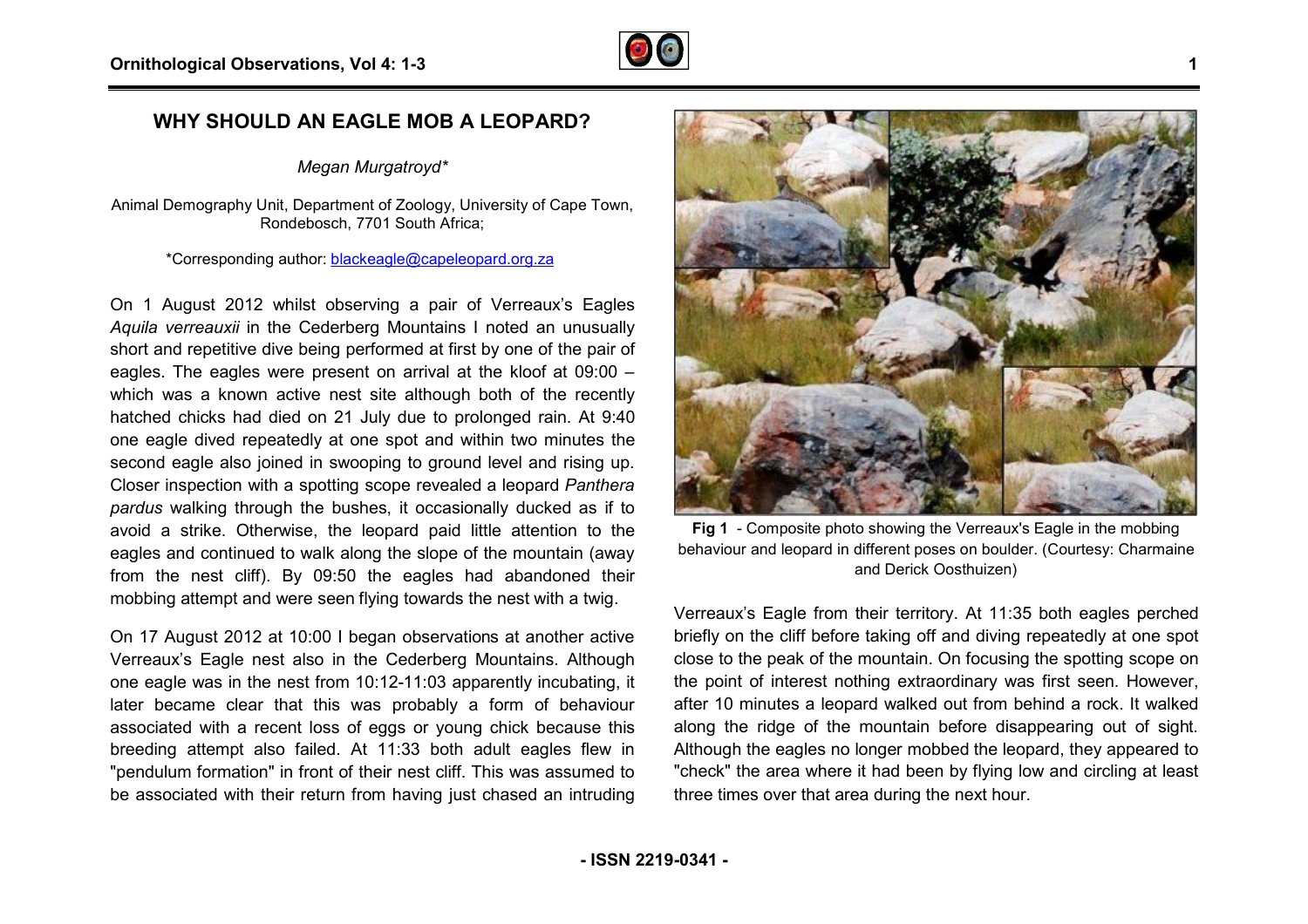

Norton and Henley (1985) summarised their observations of Verreaux's Eagles "attacking" leopards, also in the Cederberg. From June 1983–March 1984 they observed four occasions of a pair of eagles diving low over a particular spot and calling. All incidents were either associated with seeing a leopard at the targeted spot or plotting a radio-collared leopard within range of the behaviour. One further well-documented account of this behaviour occurred close to the location of my first observation, and was probably performed by the same pair of eagles. On 15 August 2010 a pair of Verreaux's eagle were photographed diving at a leopard which remained apparently unperturbed lying on a rock, the eagles also called during this mobbing (Underhill 2012) (Figure 1). March 1984 they observed four occasions of a pair of<br>g low over a particular spot and calling. All incidents were<br>ciated with seeing a leopard at the targeted spot or by the period is a radio-collared leopard within range of the behaviour. One<br>ther well-documented account of this behaviour occurred close to<br>be location of my first observation, and was probably performed by<br>exame pair of

Additional observations of this behaviour include Rowe's (1947) account near Mbulu, Tanzania whereby a Verreaux's Eagle was seen diving at a leopard and calling loudly. The leopard responded by rearing back and raising a forepaw but then continued unhurriedly on its way. Rowe (1947) also reports the discovery of an injured male Verrreaux's Eagle which subsequently died. Although it could not be confirmed, the wounds were attributed to a leopard encounter.

Norton and Henley (1985) mention four possible reasons for the mobbing behaviour: 1) Food; the eagles were trying to kill the leopard for food, possibly by chasing it over a cliff; 2) Piracy; the eagles were trying to chase the leopard off a carcass so they could eat it; 3) Nest defence; the eagles considered the leopard a potential danger to their chick, and were chasing it away from their nest site; 4) Food competition; the eagles recognised the leopard as a competitor for food, and were chasing it out of their hunting area. g it away from their nest site<br>cognised the leopard as<br>t out of their hunting area.<br>ned that the lack of a reactio<br>t two reasons (food and pira-

Norton and Henley (1985) also determined that the lack of a reaction from the leopard suggested that the first two reasons (food and



**Fig** 2 - Verreaux's Eagle on the nest described in 1 August 2012 leopard mobbing incident.

cy) are unlikely causes for the mobbing as these should elicit a defensive stand from the leopard. Three of four of Nor Norton and